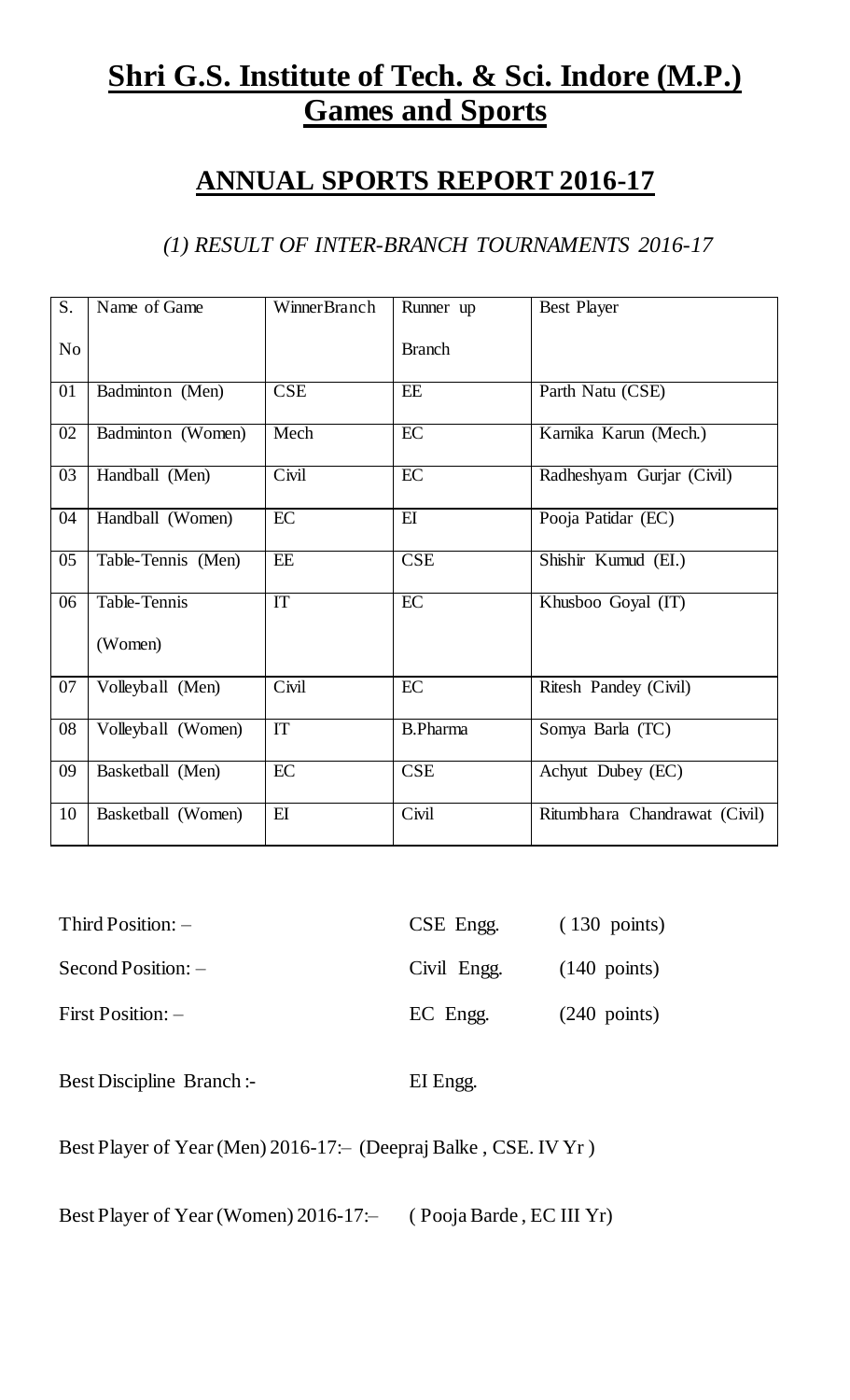#### *2. STUDENTS SPORTS COMMITTEE 2016-17* CORE COMMITTEE

| Post                  | Name             | <b>Branch</b> |
|-----------------------|------------------|---------------|
| President             | Gopal Godara     | IP            |
| Secretary             | Kratika Doshi    | <b>IT</b>     |
| Core committee Member | Anshul Sahu      | $E$ I         |
| Core committee Member | Garima Kesheorey | IP            |
| Core committee Member | Drishti Jain     | <b>MBA</b>    |
| Core committee Member | Shubham Dubey    | EE            |
| Core committee Member | Sanjay Kanoj     | PG            |
| Core committee Member | Daiya Mungre     | <b>MCA</b>    |

### BRANCH SPORTS REPRESENTATIVES

| <b>Branch</b>    | <b>BOYS</b>              | <b>GIRLS</b>    |  |
|------------------|--------------------------|-----------------|--|
|                  | Name                     | Name            |  |
|                  | Shishir Tyagi            | Deepa Tomar     |  |
| Civil Engg.      |                          |                 |  |
|                  | Manik Wanchoo            | Kshiti Vyas     |  |
| Mech. Engg.      |                          |                 |  |
|                  | Himashu Patel            | Piyusha Agrawal |  |
| Electical Engg.  |                          |                 |  |
|                  | Sandeep Bamnia           | Ayurshi Kapse   |  |
| Instru. Engg     |                          |                 |  |
|                  | Vikash Yadav             | Hajra Qureshi   |  |
| T.C Engg.        |                          |                 |  |
|                  | Anil Dodiyar             | Saumya Barla    |  |
| I.T.Engg.        |                          |                 |  |
|                  | <b>Uday Singh Rajput</b> | Sudha Patle     |  |
| I.P Engg         |                          |                 |  |
|                  | Deepraj Balke            | Shruti Asati    |  |
| Computer Engg    |                          |                 |  |
|                  | Sumeet Jagyasi           | Arpana Singh    |  |
| MCA/MBA          |                          |                 |  |
|                  | Mukesh Gupta             | Nandini Asati   |  |
| Pharmacy         |                          |                 |  |
|                  | Yogesh Agrawal           | Preeti Agrawal  |  |
| P.G. Course      |                          |                 |  |
|                  | Rajesh Amkare            | Priyanka Junwal |  |
| BioMedical Engg. |                          |                 |  |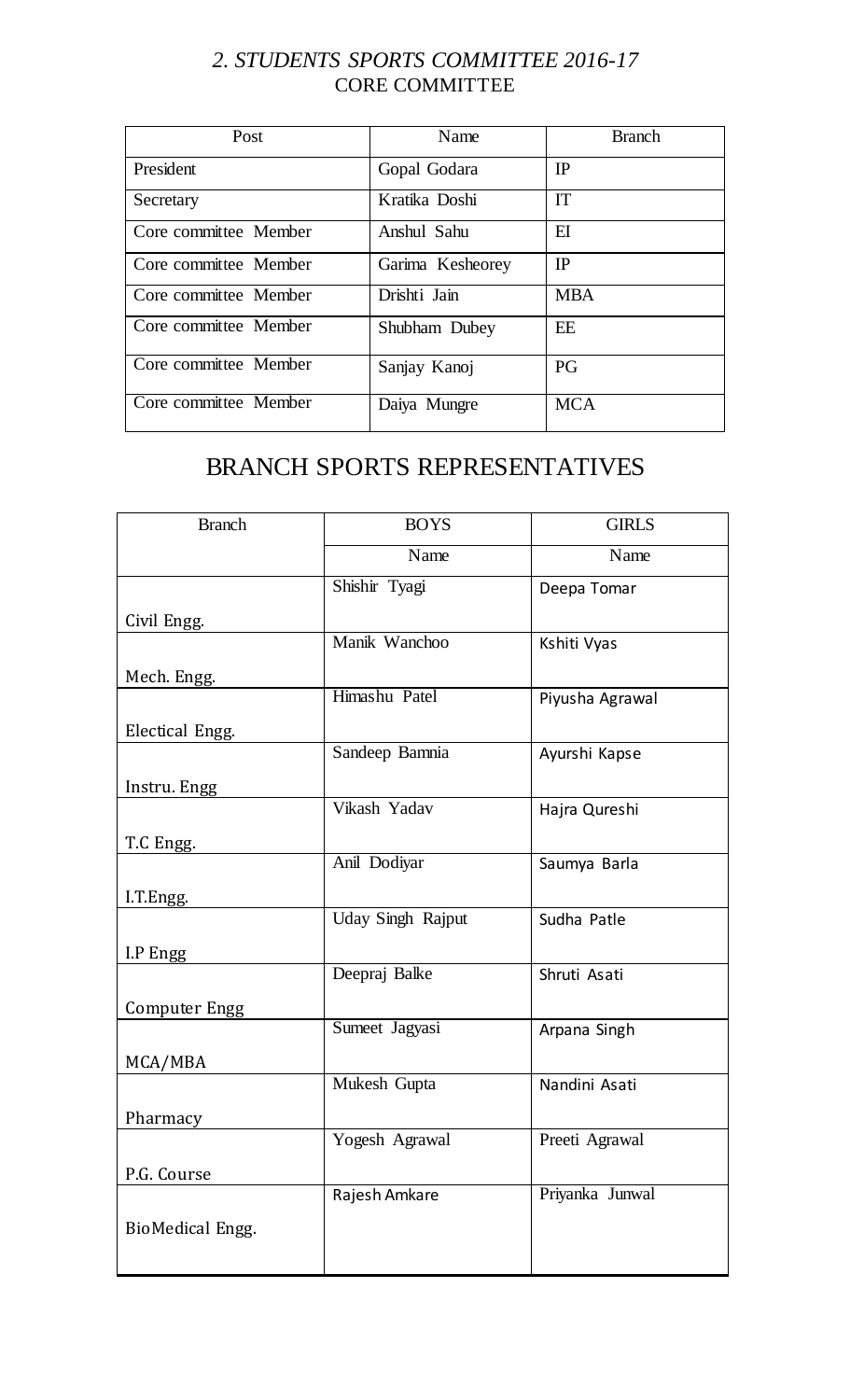| $\overline{S.N.}$ | Game                 | Organized by         | Achievements             |
|-------------------|----------------------|----------------------|--------------------------|
| $\overline{01}$   | Table Tennis (W)     | <b>MIST</b> Indore   | Runner                   |
| 02                | Chess(M)             | <b>CDGI</b> Indore   | Winner                   |
| 03                | Badminton (M)        | <b>SGSITS Indore</b> | Winner                   |
| 04                | Badminton (W)        | <b>SGSITS Indore</b> | Winner                   |
| 05                | Taekwondo (W)        | <b>SGSITS Indore</b> | <b>Gold Madal</b>        |
| 06                | Swimming (M)         | Malwa Inst. Indore   | <b>Gold Madal</b>        |
| 07                | Volleyball           | <b>MIST</b> Indore   | Winner                   |
| 08                | <b>Athletics</b>     | <b>JIT</b> Borawa    | Runner up                |
| 09                | Handball             | <b>CDGI</b> Indore   | Runner up                |
| 10                | Kho Kho              | <b>BM</b> Inst.      | Third                    |
| 11                | Cricket              | <b>DAVV</b> Indore   | Runner up                |
| 12                | Hockey               | <b>MIT</b> Indore    | Runner up                |
| 13                | <b>Cross Country</b> | <b>JIT</b> Borawa    | 2 <sup>nd</sup> Position |

*4. Achievement of Institute Teams in State Level Inter Collegiate Tournaments* 

| S.N. | Game        | Organized by        | Achievements |
|------|-------------|---------------------|--------------|
|      | Cricket (M) | <b>SATI Vidisha</b> | Runner Up    |

*5. Following players of our Institute represented Indore Nodal in RGPV State Level Tournament*

| S.N.            | Game                   | Selected Player of Our Institute in Indore Nodal |
|-----------------|------------------------|--------------------------------------------------|
| $\overline{01}$ | Badminton ( $M \& W$ ) | Ayush $(EC)$                                     |
|                 |                        | Rubin Shah (CSE)                                 |
|                 |                        | Pragati Jain (EC)                                |
|                 |                        | Karnika Karun (Mech)                             |
| 02              | Cross Country (M)      | Rajesh Jamra (EI)                                |
| 03              | Volleyball (W)         | Shrineha Bhanu (B.Pharmacy)                      |
| 04              | Football (M)           | Sameer Dalodiya (T.C. Engg.)                     |
| 05              | Kho-Kho $(M & W)$      | Vikas Yadav (TC)                                 |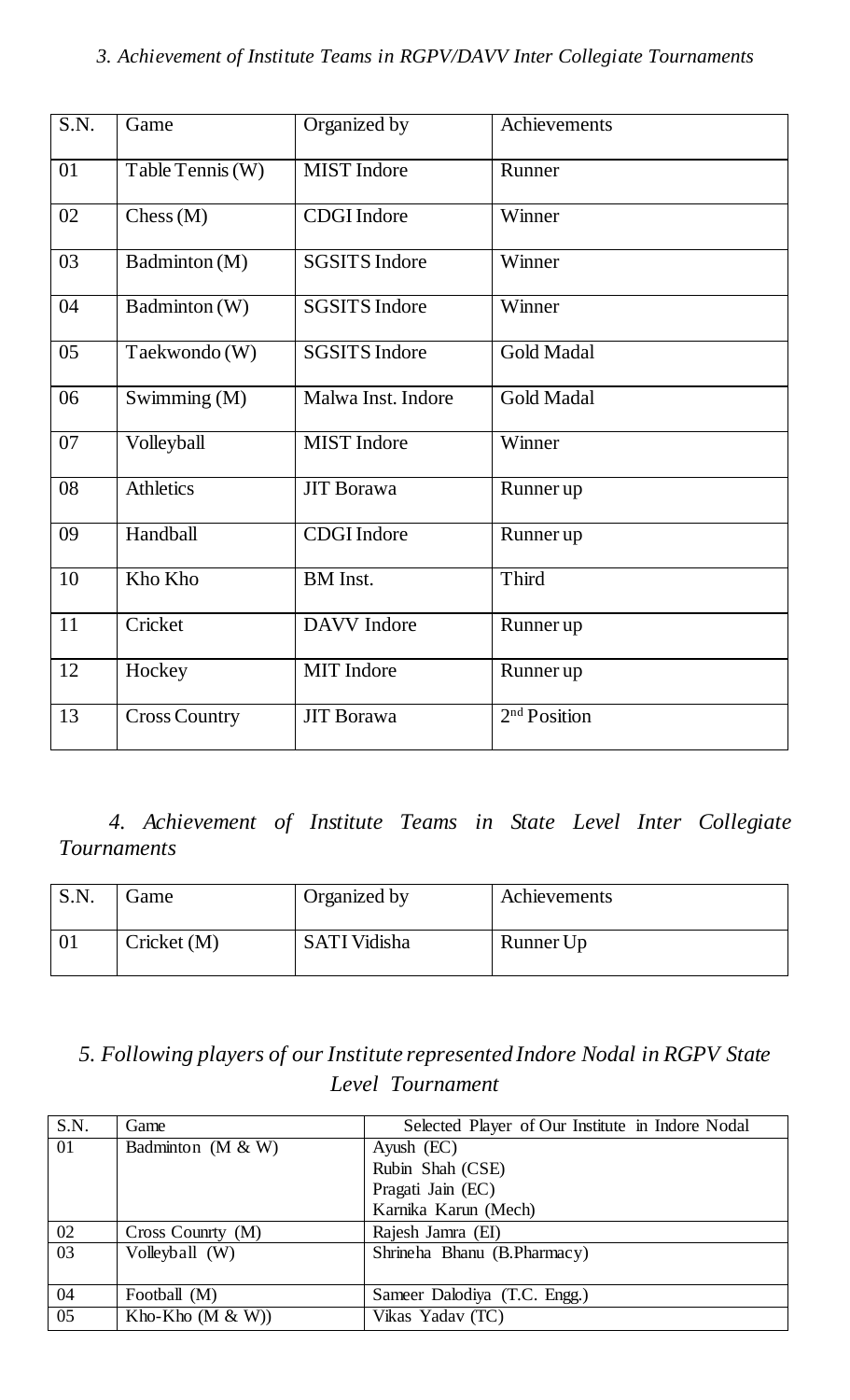|    |                     | Kartik Upadhyay (IT)                                                                                                                                                                                                                                                                                                                       |
|----|---------------------|--------------------------------------------------------------------------------------------------------------------------------------------------------------------------------------------------------------------------------------------------------------------------------------------------------------------------------------------|
|    |                     | Apeksha Singh (IT)                                                                                                                                                                                                                                                                                                                         |
|    |                     | Sanjay Kanoj (ME EE)                                                                                                                                                                                                                                                                                                                       |
| 06 | Lawn Tennis (M)     | Saurabh Aznar (IPE)                                                                                                                                                                                                                                                                                                                        |
| 07 | Taikwando (W)       | Nirali Mehta (IT)                                                                                                                                                                                                                                                                                                                          |
| 08 | Swimming (M & W)    | Manik Wanchoo (Mech)                                                                                                                                                                                                                                                                                                                       |
|    |                     | Anirudha Nathani (IT)                                                                                                                                                                                                                                                                                                                      |
| 09 | Table Tennis (W)    | Ananya Satle (IT)                                                                                                                                                                                                                                                                                                                          |
| 10 | Cricket (M)         | Gopal Godara (IPE Engg.)                                                                                                                                                                                                                                                                                                                   |
| 11 | Basketball (M)      | Achyut Dubey (EC)<br>Shubham Yadav (EC)<br>Radhika Chauhan (EC)<br>Ayushi Panwar (EC)<br>Agya Tiwari (EI)<br>Ananya Das Gupta (EI)<br>Ritumbhara Chandrawat ()                                                                                                                                                                             |
| 12 | Athletics $(M & W)$ | Sanjay Kanoj (PG)<br>Ajay Kishore (EE)<br>Vikas Yadav (EC)<br>Rajesh Jamera (EI)<br>Ankita Goyal (IT)<br>Pooja Barde (EC)                                                                                                                                                                                                                  |
| 13 | Chess $(M)$         | Gaurav Kohad (EI)                                                                                                                                                                                                                                                                                                                          |
| 14 | Yoga (M)            | Rajesh Jamra (EI)<br>Vikas Yadav (EC)<br>Vinod Kumar Patidar (B.Pharma)                                                                                                                                                                                                                                                                    |
| 15 | Hockey $(M)$        | Ajay Kishor (Electical)<br>Rohit Dawar (EC)<br>Vikas Yadav (EC)<br>Masnandan Singh (Mech)<br>Kapil Kushwah (Civil)<br>Abhishek Bagdi (EC)                                                                                                                                                                                                  |
| 16 | Handball $(M & W)$  | Rohit Dawar (EC)<br>Deepraj Balke (CS)<br>Radhika Chauhan (EC)<br>Somya Barla (IT)<br>Shweta Karkatta (CSE)<br>Shrushti Bajpai (EI)                                                                                                                                                                                                        |
| 17 | Baseball $(M & W)$  | Pranjal Agrawal (EC)<br>Ankita Goyal (IT)<br>Urja Bamnoty (IT)<br>Vasudha Bangad (IT)<br>Shweta Karkatta (CSE)<br>Komal Kshatri (EC)<br>Shrushti Bajpai (EI)<br>Pratiksha More (CSE)<br>Astha Nema (BME)<br>Shivangi Thakur (IT)<br>Raksha Gupta (IT)<br>Pallavi Parashar (EC)<br>Rohit Dawar (EC)<br>Vikas Yadav (EC)<br>Rohit Rai (Mech) |